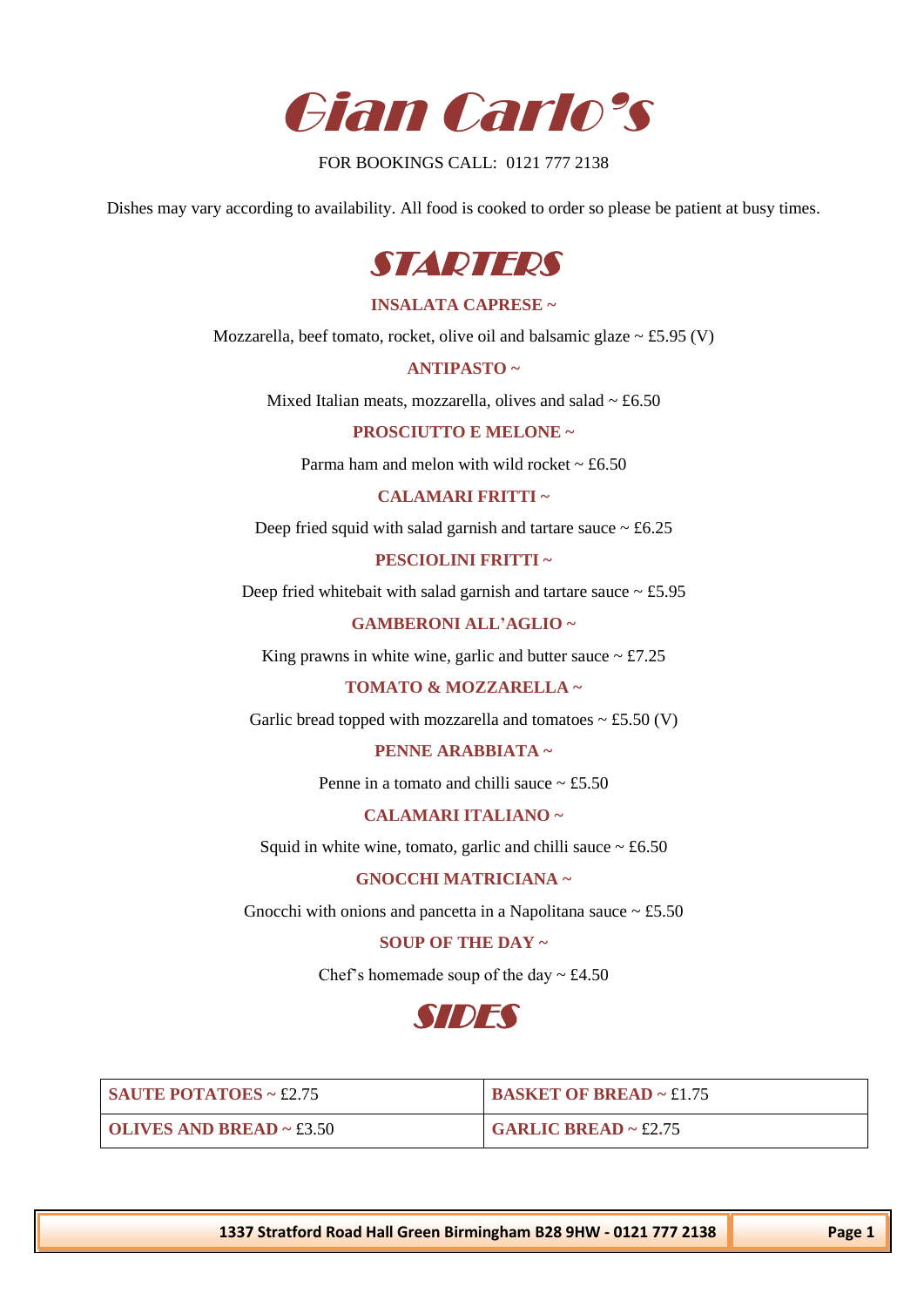

## **FILETTO AL PEPE ~**

Fillet steak peppered in a cream and brandy sauce  $\sim \text{\pounds}23.95$ 

## **FILETO MONTANARA ~**

Fillet steak in Chef's special sauce  $\sim$  £23.95

### **FILETTO ROSSINI ~**

Fillet steak topped with croûton, pâté and madeira sauce  $\sim \text{\pounds}23.95$ 

## **FILETTO CACCIATORA ~**

Fillet steak in a mushroom, herb, wine and tomato sauce  $\sim \text{\pounds}23.95$ 

## **LINGUINE MARINARA ~**

Linguine with mixed seafood in tomato, cream and chilli sauce  $\sim \pounds 11.50$ 

#### **POLLO CACCIATORA ~**

Breast of chicken in red wine, mushroom, herb and tomato sauce  $\sim \pounds 11.95$ 

# **POLLO ALLA CREMA ~**

Breast of chicken in a white wine, cream and mushroom sauce  $\sim \text{\pounds}12.95$ 

# **LASAGNE AL FORNO ~**

Traditional oven baked lasagne  $\sim \text{\pounds}10.75$ 

### **LINGUINE ALLA MONICA ~**

Linguine with vegetables in a tomato and chilli sauce  $\sim$  £9.95 (V)

#### **LINGUINE WITH KING PRAWNS ~**

Linguine with king prawms in tomato, cream and chilli sauce  $\sim \text{\pounds}11.50$ 

#### **PENNE MATRICIANA ~**

Penne in a pancetta, tomato and chilli sauce  $\sim \text{\pounds}9.95$ 

#### **LINGUINE CON POLLO ~**

Linguine with chicken in a cream and mushroom sauce  $\sim \pounds 11.75$ 

## **TAGLIATELLE CARBONARA ~**

Tagliatelle with pancetta, parsley, egg and a touch of cream  $\sim \text{\pounds}12.95$ 

# **FILLET OF SEA BASS ~**

Seabass with king prawns in a tomato and cream sauce  $\sim \text{\pounds}14.50$ 

## **SPAGHETTI BOLOGNESE ~**

Spaghetti in tradtional homemade bolognese sauce  $\sim \text{\pounds}9.95$ 

# **ALL MEAT AND CHICKEN DISHES ARE SERVED WITH A COMPLIMENTARY SIDE OF VEGETABLES AND POTATOES OF THE DAY**